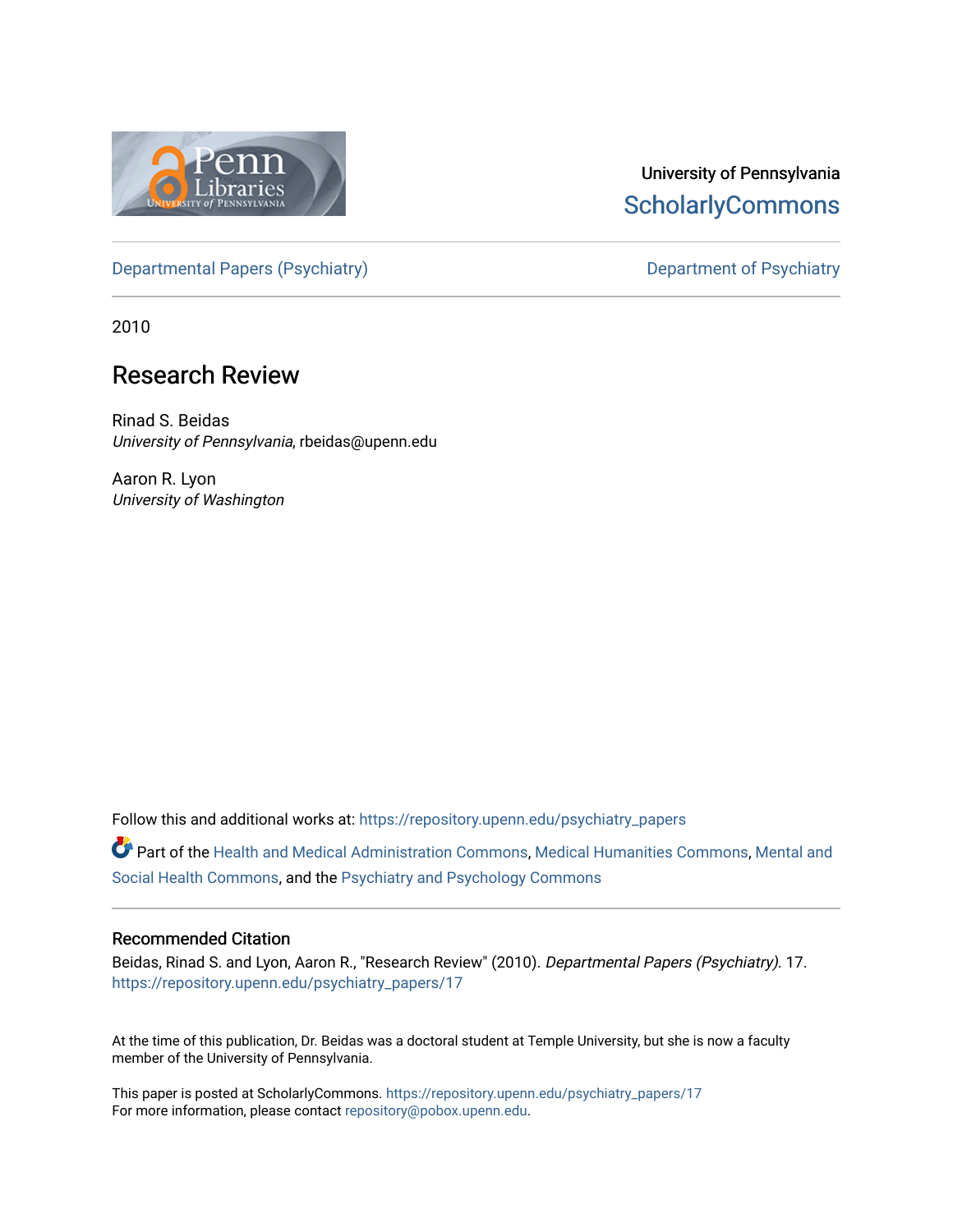## Research Review

## **Abstract**

Given the commonly-cited "research-practice gaps" and nascent status of the dissemination and implementation (DI) field as it relates to psychological science, a multidisciplinary synthesis of the literature relating to DI efforts is an important addition. This is particularly true given that one prominent criticism of the DI field is that efforts to disseminate and implement evidence-based practice (EBP) lack their own empirical foundation.

## **Disciplines**

Health and Medical Administration | Medical Humanities | Mental and Social Health | Psychiatry and Psychology

## **Comments**

At the time of this publication, Dr. Beidas was a doctoral student at Temple University, but she is now a faculty member of the University of Pennsylvania.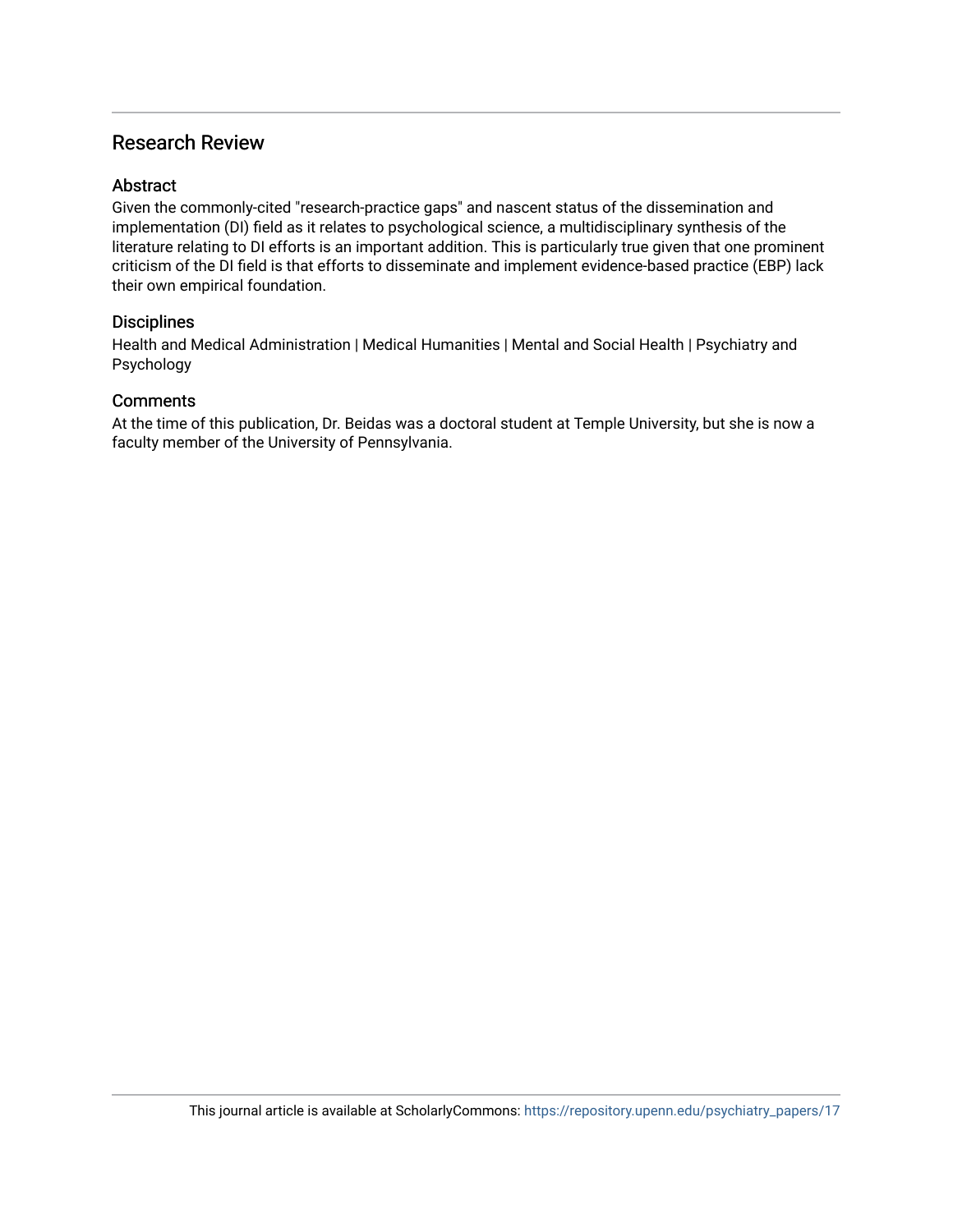

# Read DIS!

Newsletter of the Dissemination and Implementation Science Special Interest Group of the Association for Behavioral and Cognitive Therapies

#### **DATES OF INTEREST:**

- **March 2nd, 2010: ABCT 2010 Submissions Deadline**
- **May 2010: DIS SIG Poster Submission Deadline**
- **September 2010: DIS SIG Executive Board Nominations**

#### **INSIDE THIS ISSUE:**

|         |  |  | . |  |  |  |  |  |
|---------|--|--|---|--|--|--|--|--|
|         |  |  |   |  |  |  |  |  |
| Welcome |  |  |   |  |  |  |  |  |

| Research          |   |
|-------------------|---|
| <b>Review</b>     |   |
| Member            | 3 |
| <b>Spotlight:</b> |   |
| DIS SIG           |   |
| <b>Executive</b>  |   |
| <b>Board</b>      |   |
| <b>Student</b>    | 4 |
| Corner            |   |
| <b>SIG</b>        | 5 |
| Workgroup         |   |
| <b>Updates</b>    |   |

#### **Newsletter Editors:**

Rinad Beidas, M.A., Temple University (rbeidas@temple.edu)

Aaron Lyon, Ph.D., University of Washington (lyona@uw.edu)

#### **VOLUME 1, ISSUE 1 WINTER/SPRING 2010**

Welcome to "Read DIS!"

Brad Nakamura, Ph.D.

Welcome to the inaugural Dissemination and Implementation Science Special Interest Group (DIS SIG) newsletter. As established at our initial 2008 meeting, "The intent of the DIS SIG is to promote research on how to better disseminate and implement evidence based practices by behavioral health care stakeholders (e.g., practitioners, policy-makers, consumers, etc.). Our goals include (1) helping members network with like-minded colleagues, (2) collaborating with stakeholders to identify what works for them, what they need, and how best to provide evidence-based practices, and (3) communicating the benefits of evidence-based practices in order to increase

consumer demand for effective treatments."

I am extremely honored to serve as SIG Leader, and I have been impressed by the enthusiasm and efforts of our members over the past year in helping the SIG move towards its goals. The DIS SIG's first year of collaboration and hard work has been met with great success. Highlighting just a few of accomplishments from 2009, we facilitated networking and formal partnerships among members, participated in the annual SIG poster session, created a DIS SIG listerv and website, and published an article in the Behavior Therapist on promoting DIS-related mental health issues and the formation of our group.

Now well into our second year of working together, we are moving towards a new set of deliverables that continue some of year one's efforts, promote further collaboration within the SIG and/or ABCT, and expand outreach beyond the SIG and ABCT. This newsletter represents but one manifestation of these new efforts, and it is my hope that we can continue collaboration and good will for another successful year. To get involved with any aspect of the DIS SIG, please email me at bradn@hawaii.edu. Enjoy our first newsletter!

Sincerely, Brad Nakamura Leader, DIS SIG

Fixsen, D. L., Naoom, S. F., Blasé, K. A., Friedman, R. M., & Wallace, F. (2005). *Implementation Research: A Synthesis of the Literature.* Tampa, FL: University of South Florida, The Louis de la Parte Florida Mental Health Institute. Department of Child & Family Studies.

Rinad Beidas, M.A., & Aaron Lyon, Ph.D.

Research Review:

Given the commonly-cited "research-practice gaps" and nascent status of the dissemination and implementation (DI) field as it relates to psychological science, a multidisciplinary synthesis of the literature relating to DI efforts is an important addition. This is particularly true given that one prominent criticism of the DI field is that efforts to disseminate and implement evidence-based practice (EBP) lack their own empirical foundation. In response,

Fixsen and colleagues (2005) provide a seminal work summarizing the current state of the evidence-base in the implementation literature and proffer important recommendations for a range of professionals. An electronic version of their monograph is available free of charge from the website of the National Implementation Research Network.

Fixsen et al.'s monograph includes seven chapters which thoroughly outline

and synthesize the state of the literature. The first three chapters set the stage by defining key terms and putting forth three conceptual models of implementation. The remaining chapters define core elements of implementation and focus on the contextual factors which influence implementation efforts. Finally, the last chapter provides a succinct summary of main findings and recommendations. A nice feature of